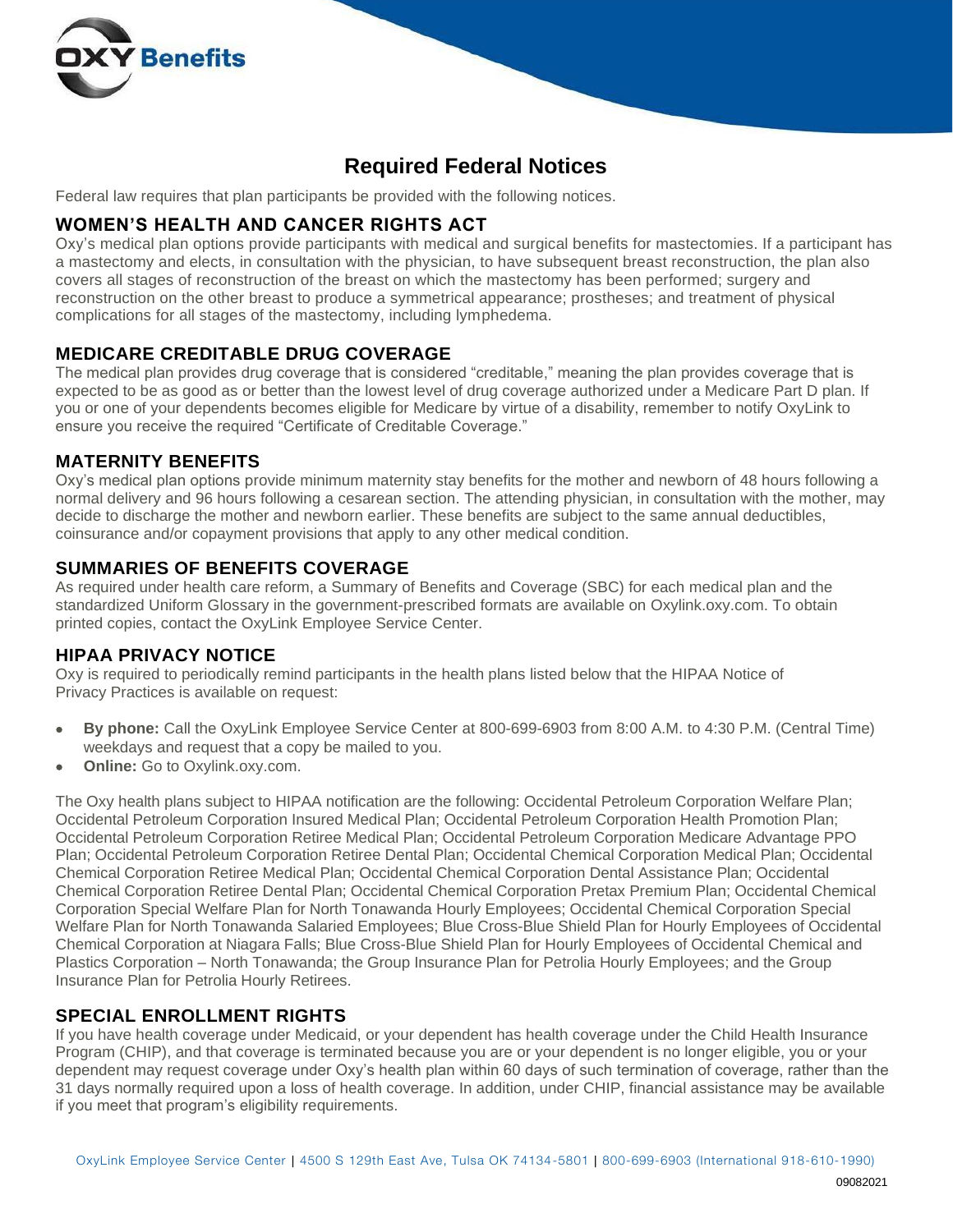

If you become or your dependent becomes eligible for Medicaid or financial assistance under CHIP, you or your dependent may request coverage under Oxy's health plan within 60 days, rather than 31 days, after your eligibility determination date. For more information about available programs, refer to the enclosure entitled "Important Notice to Health Plan participants."

## **PREVENTIVE CARE NOTICE**

The Patient Protection and Affordable Care Act (PPACA) requires that certain preventive services must be covered with no cost-sharing. Preventive services that have strong scientific evidence of their health benefits must be covered, and plans can no longer charge a patient a co-payment, co-insurance or deductible for these services when they are delivered by a network provider.

Plans covered by these rules must offer coverage of a comprehensive range of preventive services that are recommended by physicians and other experts without imposing any cost-sharing requirements. Specifically, these recommendations include:

- **Evidence-based preventive services:** The U.S. Preventive Services Task Force ("USPSTF"), an independent panel of scientific experts, ranks preventive services based on the strength of the scientific evidence documenting their benefits. Preventive services with a "grade" of A or B, like screening for depression, diabetes, cholesterol, obesity, various cancers, HIV and sexually transmitted infections ("STIs"), as well as counseling for drug and tobacco use, healthy eating, and other common health concerns will be covered under these rules.
- **Routine vaccines:** Oxy's medical plan must also provide coverage without cost-sharing for immunizations that are recommended and determined to be for routine use by the Advisory Committee on Immunization Practices ("ACIP"), a federal committee comprised of immunization experts that is convened by the Centers for Disease Control and Prevention. These guidelines require coverage for adults and children and include immunizations such as influenza, meningitis, tetanus, HPV, hepatitis A and B, measles, mumps, rubella, and varicella.
- **Prevention for children:** Oxy's medical plan will cover preventive care for children recommended by the Health Resources and Services Administration's ("HRSA's") Bright Futures Project. These guidelines provide pediatricians and other health care professionals with recommendations on the services they should provide to children from birth to age 21 to keep them healthy and improve their chances of becoming healthy adults. The preventive services to be covered for children and adolescents include some of the immunization and screening services described in the previous two categories, behavioral and developmental assessments, iron and fluoride supplements, and screening for autism, vision impairment, lipid disorders, tuberculosis, and certain genetic diseases.
- **Prevention for women:** Plans will cover preventive care provided to women pursuant to recommendations issued by USPSTF, ACIP, and Bright Futures. In addition to these services, PPACA authorized HRSA to make additional coverage requirements for women. Based on recommendations by a committee of the Institute of Medicine, federal regulations require coverage for additional preventive services without cost-sharing for women, including well-woman visits, all FDA-approved contraceptives and related services, broader screening and counseling for STIs and HIV, breastfeeding support and supplies, and domestic violence screening.

### **NONDISCRIMINATION NOTICE - It's important we treat you fairly**

That's why we follow federal civil rights laws in our health programs and activities. We don't discriminate, exclude people, or treat them differently on the basis of race, color, national origin, sex, age or disability. For people with disabilities, our medical providers offer free aids and services. For people whose primary language isn't English, our medical providers offer free language assistance services through interpreters and other written languages. Interested in these services? Call the Member Services number on your medical (Aetna or Anthem BlueCross BlueShield) and/or prescription drug (Express Scripts/Medco) ID card(s). If you think we failed to offer these services or discriminated based on race, color, national origin, age, disability, or sex, you can file a complaint, also known as a grievance. You can file a complaint with the Health and Welfare Team, Occidental Petroleum Corporation, 4500 S. 129th East Avenue, Tulsa, OK 74134-5801, 800-699-6903, fax - 800-610-1944, [oxylink@oxy.com.](mailto:oxylink@oxy.com) Or you can file a complaint with the U.S. Department of Health and Human Services, Office for Civil Rights at 200 Independence Avenue, SW; Room 509F, HHH Building; Washington, D.C. 20201 or by calling 1-800-368-1019 (TDD: 1- 800-537-7697) or online at<https://ocrportal.hhs.gov/ocr/portal/lobby.jsf> . Complaint forms are available at [http://www.hhs.gov/ocr/office/file/index.html.](http://www.hhs.gov/ocr/office/file/index.html)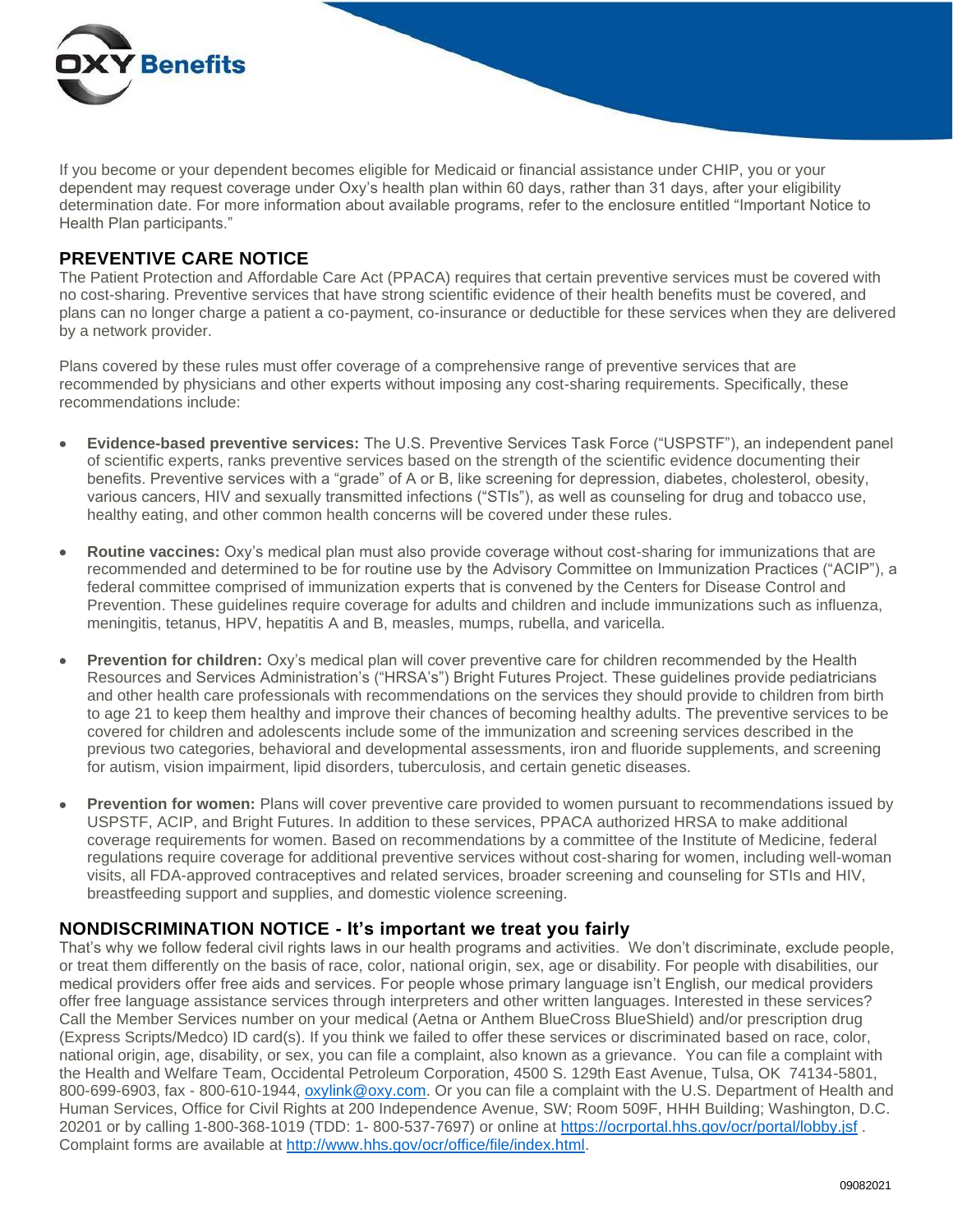

ATENCIÓN: si habla español, tiene a su disposición servicios gratuitos de asistencia lingüística. Llame al Anthem BlueCross BlueShield (855) 547-8390; Aetna (800) 334-0299 / (800) 628-3323 TDD; Express Scripts (800) 551-7680 / (800) 759-1089 TDD.

注意:如果您使用繁體中文,您可以免費獲得語言援助服務。請致電Anthem BlueCross BlueShield (855) 547-8390; Aetna (800) 334-0299 / (800) 628-3323 TDD; Express Scripts (800) 551-7680 / (800) 759-1089 TDD.

CHÚ Ý: Nếu bạn nói Tiếng Việt, có các dịch vụ hỗ trợ ngôn ngữ miễn phí dành cho bạn. Gọi số Anthem BlueCross BlueShield

(855) 547-8390; Aetna (800) 334-0299 / (800) 628-3323 TDD; Express Scripts (800) 551-7680 / (800) 759-1089 TDD.

주의: 한국어를 사용하시는 경우, 언어 지원 서비스를 무료로 이용하실 수 있습니다. Anthem BlueCross BlueShield (855) 547-8390; Aetna (800) 334-0299 / (800) 628-3323 TDD; Express Scripts (800) 551-7680 / (800) 759-1089 TDD 번으로 전화해 주십시오.

PAUNAWA: Kung nagsasalita ka ng Tagalog, maaari kang gumamit ng mga serbisyo ng tulong sa wika nang walang bayad. Tumawag sa Anthem BlueCross BlueShield (855) 547-8390; Aetna (800) 334-0299 / (800) 628-3323 TDD; Express Scripts (800) 551-7680 / (800) 759-1089 TDD.

 Anthem 800-334-0299-1 Aetnaملحوظة: إذا كنت تتحدث اذكر اللغة، فإن خدمات المساعدة اللغوية تتوافر لك بالمجان. اتصل برقم 800-551-7680-1 Express Scripts 855-547-8390-1

ATTENTION : Si vous parlez français, des services d'aide linguistique vous sont proposés gratuitement. Appelez le Anthem BlueCross BlueShield (855) 547-8390; Aetna (800) 334-0299 / (800) 628-3323 TDD; Express Scripts (800) 551-7680 / (800) 759- 1089 TDD.

ВНИМАНИЕ: Если вы говорите на русском языке, то вам доступны бесплатные услуги перевода. Звоните Anthem BlueCross BlueShield (855) 547-8390; Aetna (800) 334-0299 / (800) 628-3323 TDD; Express Scripts (800) 551-7680 / (800) 759- 1089 TDD.